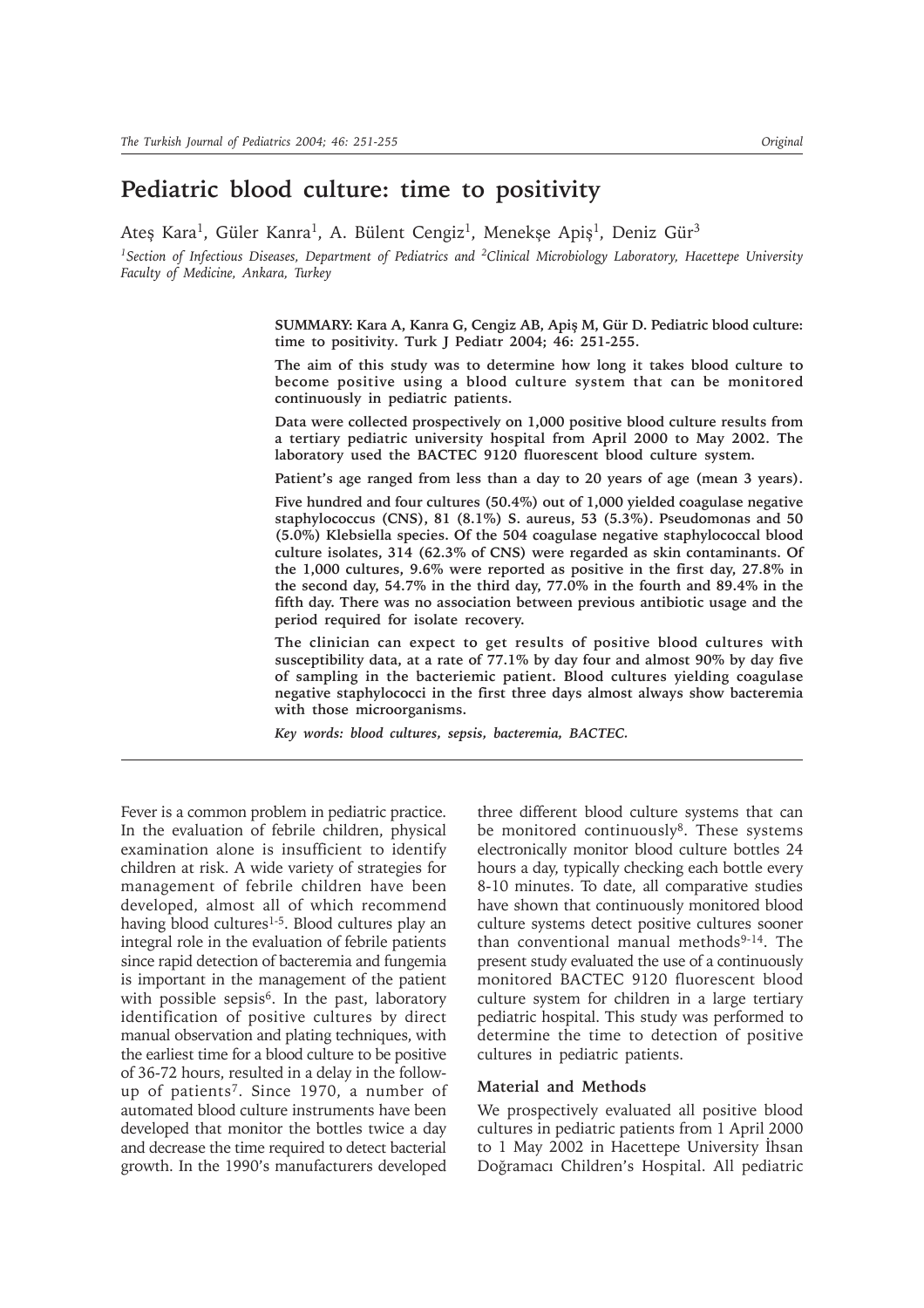specialties and subspecialties, with both newborn and pediatric intensive care units are present at the hospital, resulting in a diverse patient population.

All positive blood cultures were obtained from patients from all patient care units at İhsan Doğramacı Children's Hospital who ranged in age from preterm newborn to 20 years, with approximately 45% of the patients being under two years of age. Using a standardized form, data concerning microorganisms identified, numbers of days from inoculation to report of positive results with susceptibility data, source of the blood culture (peripheral versus central line), patient age and antimicrobial therapy of patient at the time of sample collection were recorded.

BACTECTm/F blood culture media that permit screening for bacteria, yeast and fungi were used throughout the study period. A single bottle was used for each blood culture ordered and a maximum 4 ml of blood was requested but not required. Both physicians and laboratory workers were blinded to the study to prevent influencing the routine practices. BACTEC 9120 fluorescent system provides continuous agitation of blood culture bottles and monitors the carbon dioxide  $(CO<sub>2</sub>)$  content within each bottle every 10 minutes. A positive blood culture was identified when  $CO<sub>2</sub>$  concentration within an individual bottle rose from its predetermined baseline, and was reported as positive. Bottles were incubated for a total of 10 days before being reported as negative. Organisms isolated from each positive blood culture were identified by the pediatric microbiology laboratory section of the hospital's clinical laboratory department.

Only cultures in which a single organism was recovered were used to calculate the average time to positivity with susceptibility data.

t test for independent samples was used to compare the effect of antibiotics on timing of culture results.

# **Results**

During the study period, 8,942 blood cultures were performed at İhsan Doğramacı Children's Hospital. One thousand blood cultures were positive (11.18%) (Fig. 1). Patient's age ranged from less than a day to 20 years of age (mean 3 years).

Five hundred and four cultures (50.4%) out of 1,000 yielded coagulase negative staphylococcus (CNS), 81 (8.1%) S. aureus, 53 (5.3%) Pseudomonas and 50 (5.0%) Klebsiella species. The list of the microorganisms identified and the range of incubation period are given in Table I.



**Fig. 1.** Culture results.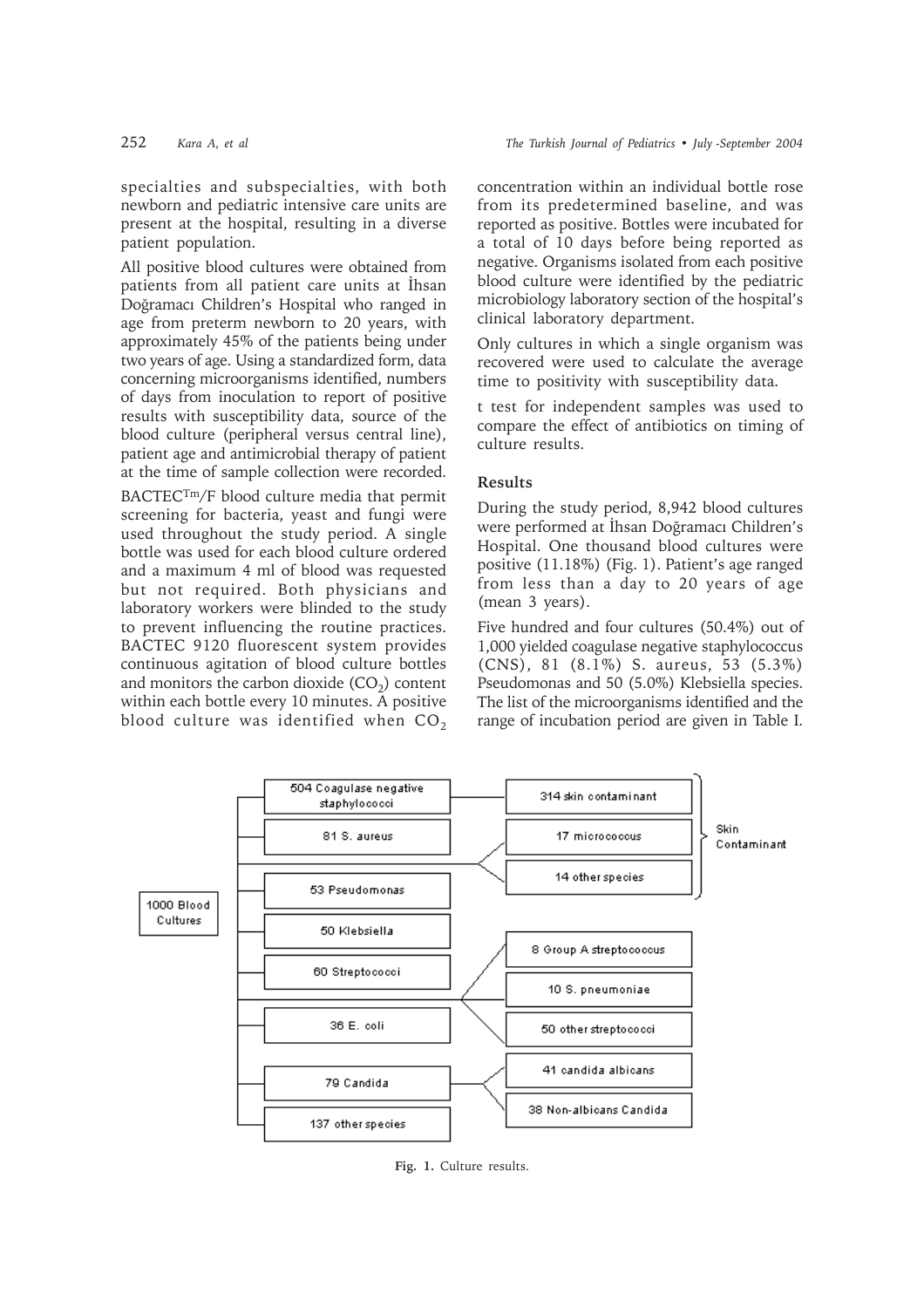| Microorganism                     | Mean time (day) | N(%)       |
|-----------------------------------|-----------------|------------|
| Coagulase negative staphylococcus | 3.64            | 504 (50.4) |
| S. aureus                         | 3.14            | 81 (8.1)   |
| Pseudomonas spp.                  | 2.75            | 53 $(5.3)$ |
| Klebsiella spp.                   | 2.88            | 50(5.0)    |
| E. coli                           | 3.27            | 36(3.6)    |
| Enterococcus spp.                 | 3.87            | 31(3.1)    |
| Group A streptococcus             | 3.12            | 8(0.8)     |
| S. pneumoniae                     | 3.4             | 10(1.0)    |
| Other streptococcus               | 3.64            | 50(5.0)    |
| Acinetobacter spp.                | 4.33            | (0.9)<br>9 |
| Stenotrophomonas maltophilia      | 4.66            | 9(0.9)     |
| Salmonella spp.                   | 4.5             | 6(0.6)     |
| Serratia spp.                     | 3.1             | 20(2.0)    |
| Enterobacteriaceae                | 2.5             | 15(1.5)    |
| Micrococcus spp.                  | 5.2             | 17(1.7)    |
| H. influenzae                     | 3.0             | 1(0.1)     |
| Candida albicans                  | 3.19            | 41 $(4.1)$ |
| Nonalbicans Candida               | 3.63            | 38(3.8)    |
| Others                            | 4.2             | 24 (2.4)   |

**Table I.** Time to Positivity for Individual Organisms

Of the 504 coagulase negative staphylococcal blood culture isolates 314 (62.3% of CNS) were regarded as skin contaminants. In addition, 17 micrococcus species and 14 other different types of saprophytes that colonize the skin were regarded as contaminants after clinical judgment, repeated negative blood culture results and/or clinical follow-up. As a result 345 (34.5%) out of 1,000 blood cultures consisted of skin contaminants.

Of the 1,000 cultures 9.6% were reported as positive in the first day, 27.8% in the second day, 54.7% in the third day, 77.0% in the fourth day and 89.4% in the fifth day.

Cultures yielding pathogens that were of critical importance for a specific population in pediatric patients, namely, Pseudomonas, Klebsiella, E. coli, and S. aureus as nosocomial pathogens and S. pneumoniae, Group A and B streptococcus and Salmonella species for community-acquired infections were tabulated according to growth time (Table II).

Blood cultures containing contaminants became positive at a slower rate than cultures that contained pathogens (3.12 vs 4.5 days; p<0.001). In the case of CNS, contaminants became positive in 4.48 days, whereas pathogens were reported as positive in 2.27

|                      |      | Days of incubation to positivity |      |      |      |      |                |                |   |      |
|----------------------|------|----------------------------------|------|------|------|------|----------------|----------------|---|------|
| Microorganism        | #    |                                  | 2    | 3    | 4    | 5    | 6              | $\overline{7}$ | 8 | $9-$ |
| Pseudomonas          | 53   | 17                               | 8    | 14   | 9    |      | $\mathfrak{D}$ |                |   | 2    |
|                      | $\%$ | 32.1                             | 15.1 | 26.4 | 17.0 | 1.9  | 3.8            |                |   | 3.8  |
| Klebsiella           | 50   | 10                               | 11   | 13   | 9    | 5    | 2              |                |   |      |
|                      | $\%$ | 20.0                             | 22.0 | 26.0 | 18.0 | 10.0 | 4.0            |                |   |      |
| E. coli              | 36   | 3                                | 10   | 11   |      | 2    |                |                |   | 2    |
|                      | $\%$ | 8.3                              | 27.8 | 30.6 | 19.4 | 5.6  | 2.8            |                |   | 5.6  |
| S. aureus            | 81   | 5                                | 19   | 27   | 18   | 9    | 2              |                |   |      |
|                      | $\%$ | 6.2                              | 23.5 | 33.3 | 22.2 | 11.1 | 2.5            | 1.2            |   |      |
| S. pneumoniae        | 10   |                                  |      | 5    |      |      |                |                |   |      |
|                      | $\%$ | 10.0                             | 10.0 | 50.0 | 10.0 | 10.0 |                | 10.0           |   |      |
| $GAS^*$              | 8    | 2                                |      | 4    |      |      |                |                |   |      |
|                      | $\%$ | 25.0                             | 12.5 | 50   |      |      |                |                |   | 12.5 |
| Salmonella           | 6    |                                  |      |      | 2.   |      |                |                |   |      |
|                      | $\%$ |                                  | 16.7 |      | 33.3 | 16.7 | 33.3           |                |   |      |
| Candida albicans     | 41   | 5                                | 10   | 7    | 13   | 4    |                |                |   |      |
|                      | $\%$ | 12.2                             | 24.4 | 17.1 | 31.7 | 9.8  | 2.4            |                |   |      |
| Non-albicans Candida | 38   | 13                               | 4    | 3    | 2    | 6    | 4              | 4              |   |      |
|                      | $\%$ | 34.2                             | 10.5 | 7.9  | 5.3  | 15.8 | 10.5           | 10.5           |   | 5.3  |

**Table II.** Critical Microorganisms

\* Group A streptococcus.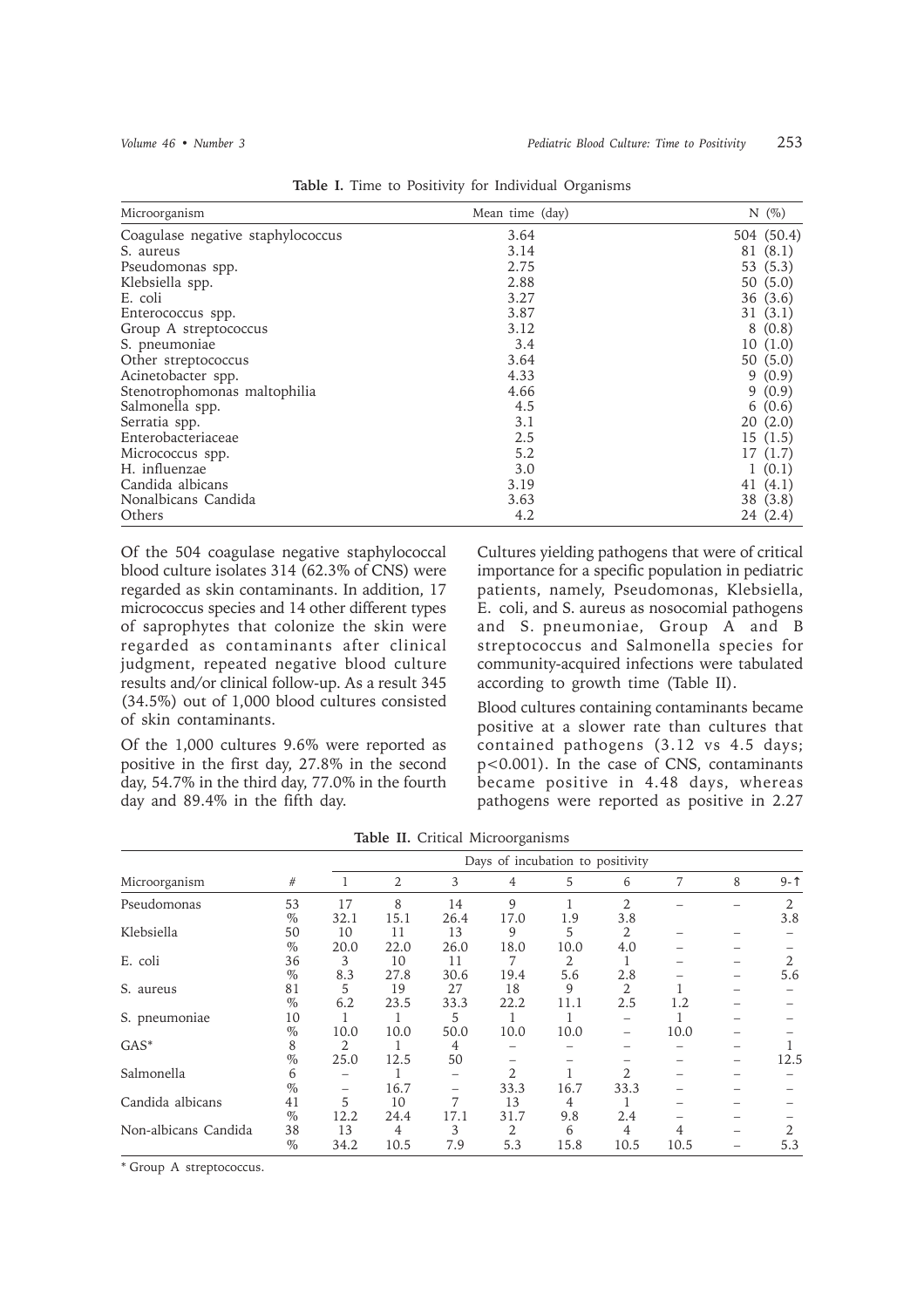days (p<0.001). There was no association between previous antibiotic usage and the period required for isolate recovery (Table III).

Forty-one Candida albicans and 38 non-albicans Candida were recovered in 3.19 and 3.63 days, respectively.

Klebsiella and E. coli, were detected and reported to the clinician within the first four days of sample withdrawal in more than 95% of the cases. In the case of Pseudomonas, 50% of the isolates were reported as positive in the first two days. Because of high morbidity and

| Microorganism                | Antibiotic usage | Number         | Mean | Std. Deviation                   |
|------------------------------|------------------|----------------|------|----------------------------------|
| <b>CNS</b>                   | N <sub>o</sub>   | 265            | 3.74 | 1.55                             |
|                              | Yes              | 239            | 3.53 | 1.61                             |
| S. aureus                    | No               | 37             | 3.35 | 1.20                             |
|                              | Yes              | 44             | 3.40 | 1.31                             |
| Pseudomonas spp.             | No               | 12             | 2.83 | 1.80                             |
|                              | Yes              | 41             | 2.73 | 1.87                             |
| Klebsiella spp.              | No               | $\,8\,$        | 3.12 | 1.55                             |
|                              | Yes              | 42             | 2.83 | 1.39                             |
| E. coli                      | No               | 17             | 3.35 | 1.93                             |
|                              | Yes              | 19             | 3.21 | 1.75                             |
| Enterococcus spp.            | No               | 7              | 4.57 | 2.69                             |
|                              | Yes              | 24             | 3.66 | 1.46                             |
| Group A streptococcus        | No<br>Yes        | 8              | 3.12 | 2.53<br>$\overline{\phantom{m}}$ |
| S. pneumoniae                | No<br>Yes        | 10             | 3.40 | 1.64<br>$\overline{\phantom{m}}$ |
| Other streptococcus          | No               | 34             | 3.64 | 1.12                             |
|                              | Yes              | 16             | 3.62 | 1.99                             |
| Acinetobacter spp.           | No               | 6              | 4.0  | 1.41                             |
|                              | Yes              | 3              | 5.0  | 3.46                             |
| Stenotrophomonas maltophilia | No               | $\overline{3}$ | 5.33 | 0.57                             |
|                              | Yes              | 6              | 4.33 | 2.06                             |
| Salmonella spp.              | N <sub>o</sub>   | 4              | 5.0  | 1.15                             |
|                              | Yes              | $\overline{2}$ | 3.50 | 2.12                             |
| Candida albicans             | No               | 9              | 3.11 | 1.61                             |
|                              | Yes              | 32             | 3.21 | 1.40                             |
| Non-albicans Candida         | No               | $\,8\,$        | 3.0  | 2.97                             |
|                              | Yes              | 30             | 3.80 | 2.44                             |

**Table III.** Antibiotic Usage and Time of Recovery

Statistical analysis was performed by t test for independent samples. CNS: coagulase negative staphylococcus.

## **Discussion**

The major focus of this study was to determine the time required for a blood culture to become positive. Such information can be used for patient management decisions in conjunction with the clinical status of the patient. This study confirms results from earlier investigations in that the majority of significant positive cultures were detected in first three to four days<sup>13,14</sup>. Critically important, hospital-acquired microorganisms, namely, Pseudomonas,

mortality of untreated Pseudomonas bacteremia in high-risk patients, almost all guidelines recommend anti-pseudomonal therapy as empiric treatment when indicated<sup>15</sup>. This result might be helpful while deciding about continuation or alteration of the anti-microbial therapy in such a patient.

Untreated bacteremia may result in such complications as meningitis, pneumonia, septic arthritis, osteomyelitis and purulent pericarditis<sup>16</sup>. The clinical identification of